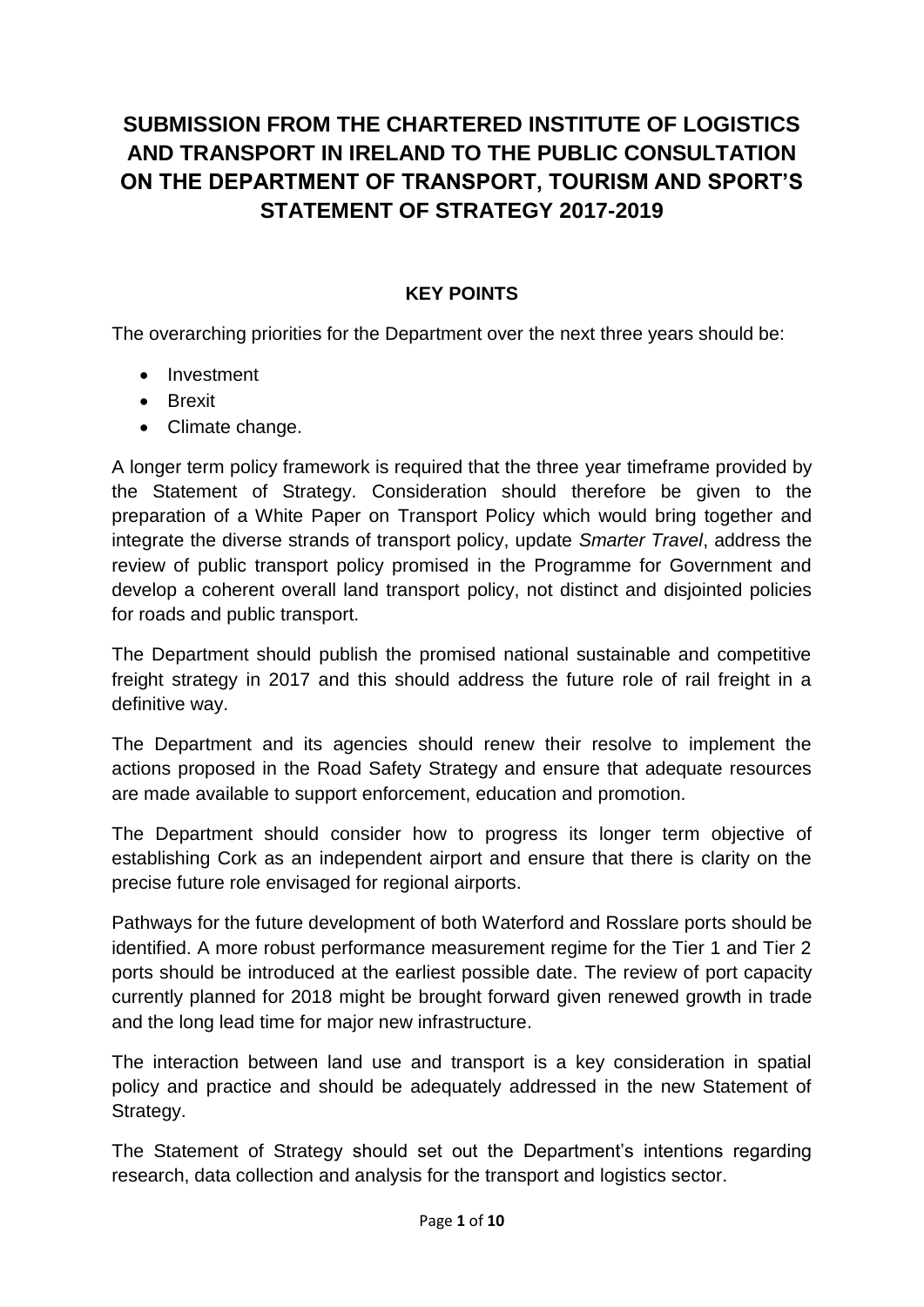The quality of output and outcome measurement should be improved.

## **SUBMISSION ON THE DEPARTMENT OF TRANSPORT, TOURISM AND SPORT'S STATEMENT OF STRATEGY 2017-2019**

#### **Introduction**

The Chartered Institute of Logistics and Transport in Ireland ("the Institute") is the independent professional body for people engaged in logistics and all modes of transport. The Institute is part of an international body with over 30,000 members worldwide. As a professional body, the Institute does not lobby on behalf of any sectoral interest, but seeks to take an independent, objective and considered view on matters of public policy.

The Institute welcomes the opportunity to make an input into the new Statement of Strategy for the Department of Transport, Tourism and Sport.

#### **Overarching Priorities**

The Institute recommends that the overarching priorities for the Department over the next three years should be:

- Investment
- **•** Brexit
- Climate change.

#### **Investment**

The Increased transport investment announced in the Government's new Capital Plan *Building on Recovery* is most welcome, as is the commitment in the Programme for Government to further increase capital investment and bring forward the mid-term review of the Capital Plan itself.

The new Capital Plan provides for only very modest increases in capital expenditure on transport in the early years and is strongly back-loaded, with 40% of the total expenditure to take place in the final two years of seven. Traffic congestion has already returned in urban areas and on major roads such as the M50 as the economy grows again and employment increases. There was substantial underinvestment in transport during the economic downturn and significant damage to infrastructure as a result of severe weather in successive winters. The investment backlogs arising from these causes have not yet been redressed.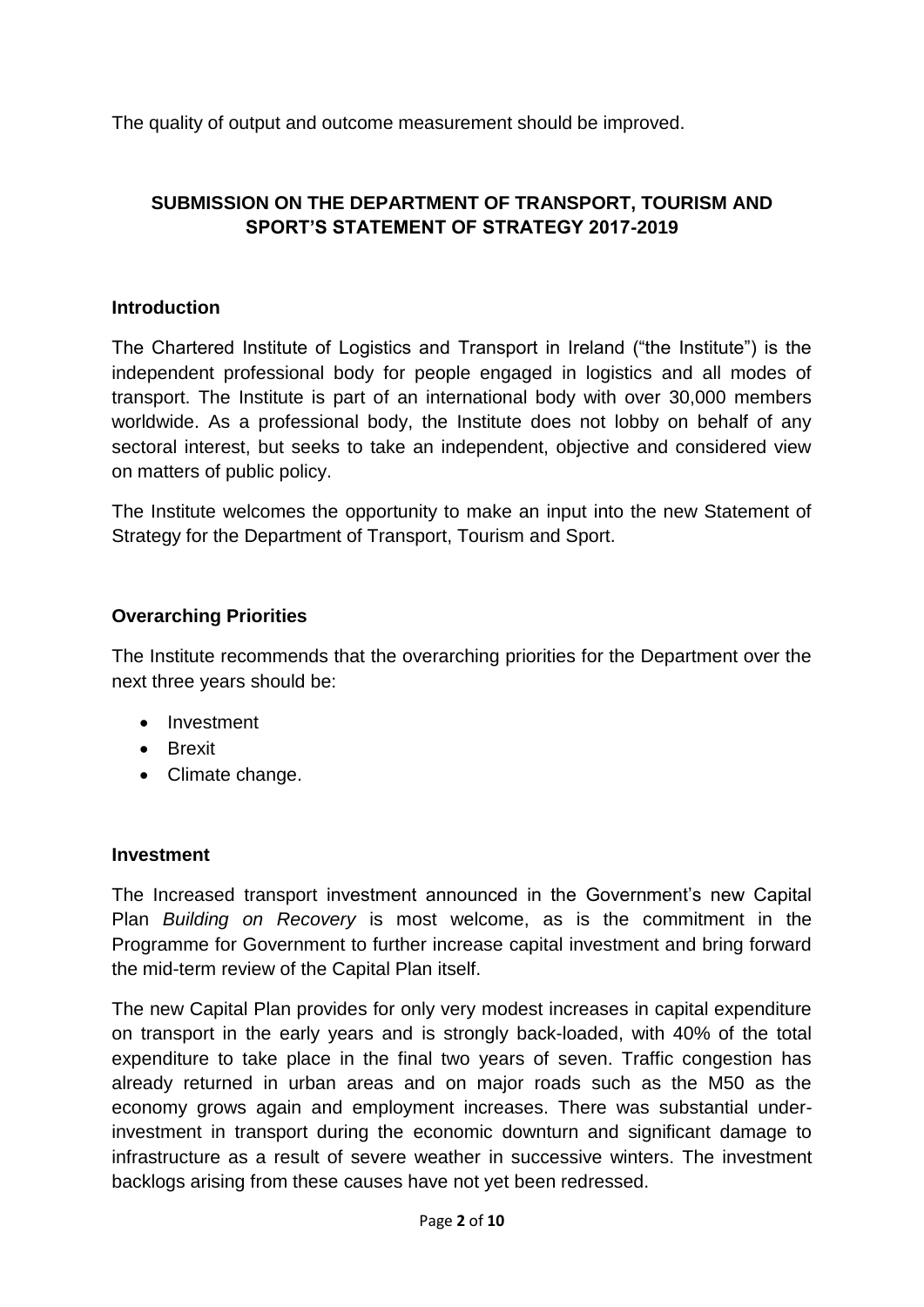The funding commitments in the Capital Plan have to be seen in the context of the analysis in the strategic framework for investment in land transport *Investing in our Transport Future*. This stated: "Restoring transport investment levels to our historic long-run average of 1.1% to 1.15% of GDP would equate to annual investment of over €2 billion, based on 2014 GDP." It also said that a conservative estimate of steady state maintenance and renewal costs was €1.6 billion per annum, €1.3 billion of which would come from the Exchequer. This is the amount we should be spending annually to maintain and renew our existing transport network so as to keep it in a satisfactory state. Based on the figures in the Capital Plan, it will be 2020 before spending on steady state maintenance and renewal reaches the required level. This figure takes no account of the substantial expenditure backlog that has built up since 2009 or of the need for new investment to deal with growth in demand for travel and increased congestion.

The new Statement of Strategy should ensure that the necessary work is undertaken to make a convincing case to Government for additional investment in transport. This case has to reflect the following considerations:

- Transport appears to no longer be the priority for investment it was for a short period in the 2000s. Areas like housing and water services appear to warrant higher Government priority and work is required to re-prioritise transport investment.
- There is a mistaken impression, which needs to be firmly corrected, that transport is no longer in need of major investment, given the large spending in the 2000s on the motorway network and the renewal of the railways.
- Adequate Exchequer spending is required to maintain the transport network in a satisfactory steady state. This needs an annual Exchequer expenditure of €1.3 billion plus some additional spending to redress the backlogs which have developed since 2009.
- There is also an urgent need for new investment to address both growing travel demand and increased congestion.
- There should be greater front-loading of capital funding than is provided for in the current Capital Plan. In particular, it is necessary now to invest in urgent measures to tackle congestion, promote bus-based public transport (including Bus Rapid Transit) and provide adequate funding for project planning and design so as to ensure that sufficient priority projects are ready to go to construction quickly once the necessary funding becomes available later in the Plan period.

The Institute will address the need for investment in greater detail in a submission it is currently preparing as an input to Budget 2017 and the mid-term review of the Capital Plan.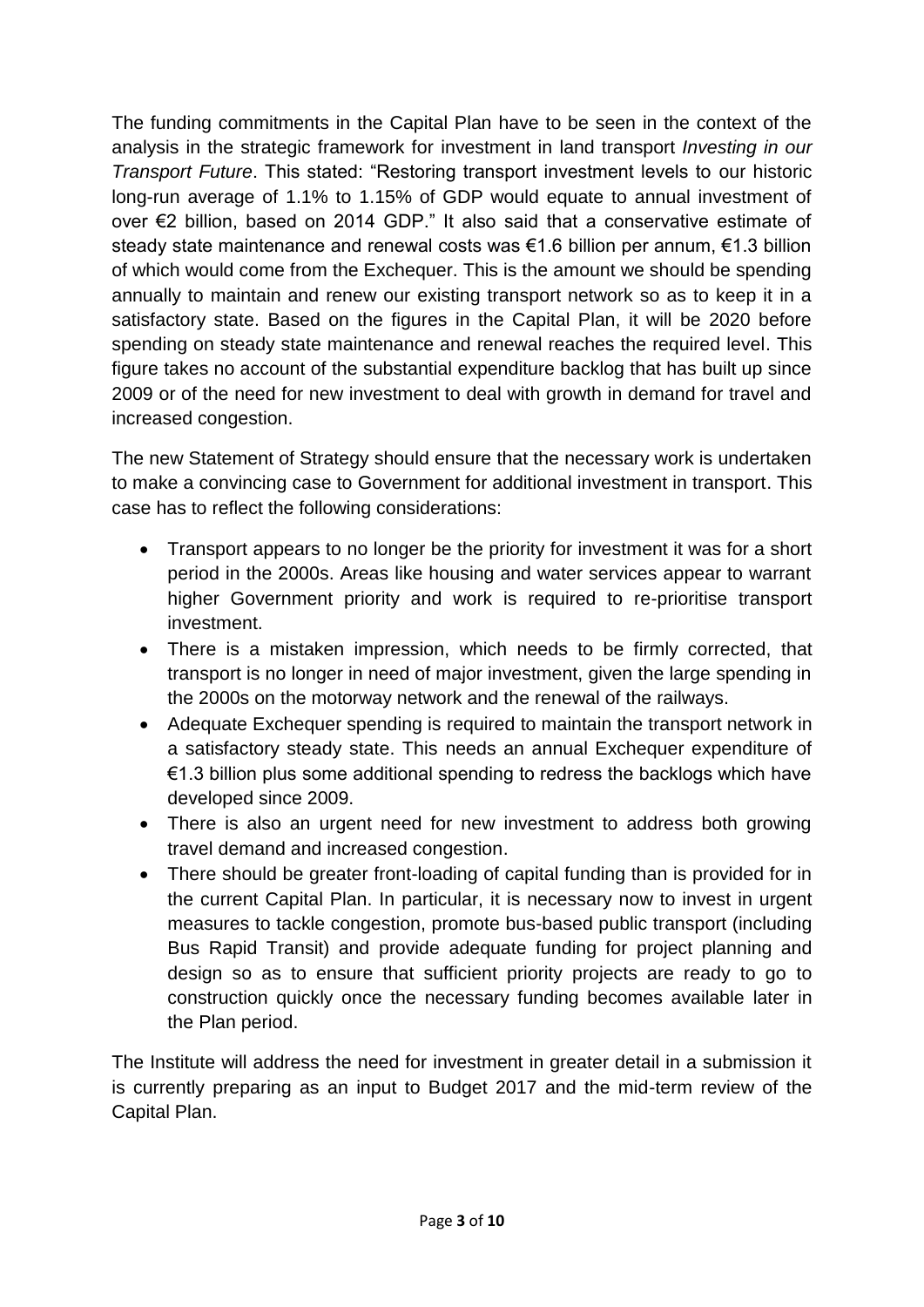## **Brexit**

The recent decision by the people of the United Kingdom to leave the European Union is a major concern for Ireland. This decision has potentially serious implications for the free movement of both people and goods. The Statement of Strategy should recognise this and include adequate provision for an early and thorough assessment of the implications of Brexit for the transport, logistics and supply chain sector. It is critical that we have a full understanding of the potential problems and a clearly thought through national position on the logistics and transport sector in Ireland which provides a sound basis for influencing the negotiating strategies of both the EU and the UK.

A very large proportion of Ireland's merchandise trade is either with the United Kingdom or uses the landbridge through Britain. There are significant implications for the movement of people and goods across the land border with Northern Ireland which will now become an EU external border. The future of the Common Travel Area raises issues for passenger movements by air and sea and across the land border. There is a vast array of EU economic and technical rules governing the transport and logistics sector covering, for example, liberalised aviation and freight markets, safety and security, driving and working times, regulation of the railway market and international bus services. It is unclear whether or in what precise form these extensive rules will continue to be applied by the UK and what the implications for Ireland would be if they were not.

The Institute would welcome the opportunity to work with the Department in assessing the implications of Brexit for our sector.

#### **Climate Change**

Transport is acknowledged to be a major contributor to greenhouse gas emissions in Ireland and it is important that the Statement of Strategy addresses this issue in a substantive way. It is notable that climate change did not even warrant a section heading in the existing Strategy. During the COP21 negotiations in Paris at the end of last year the Irish position on the implications for agriculture of emerging climate change proposals were clearly articulated. However there appears to be no equivalent assessment of the implications for transport of achieving the overall national emissions reductions required by EU law and international obligations. *Smarter Travel* was published in 2009 and should be updated to reflect the new realities, including the impact of the severe economic downturn and renewed growth, the continuing constraints on the public finances and developments in the transport sector. There are also a range of commitments arising from recent climate change legislation and the Government Programme which need to be reflected in the new Statement of Strategy. These include the publication of a climate change adaptation plan.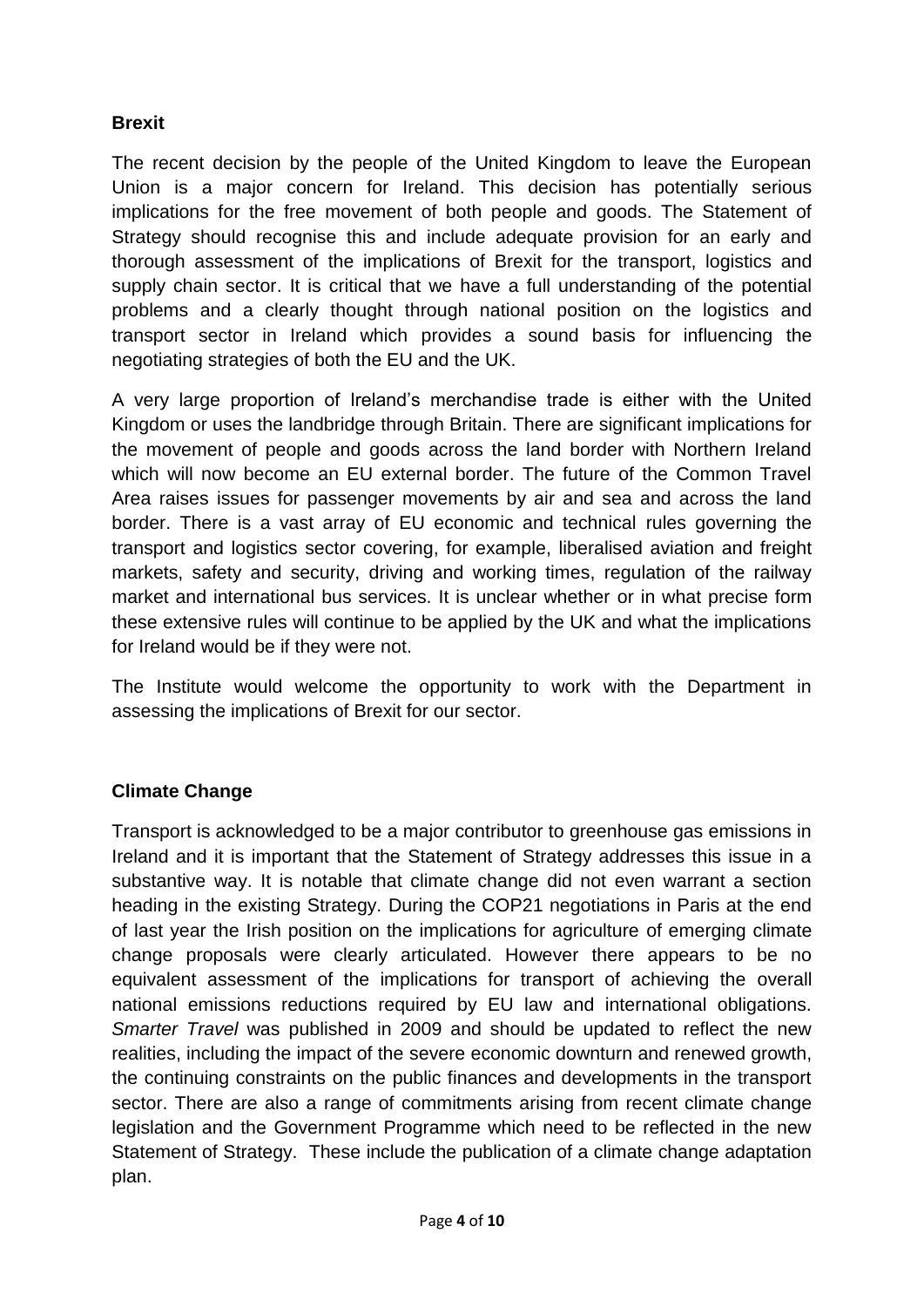## **Taking a Longer Term Perspective**

A Statement of Strategy which covers a three year period is a relatively short term document and there is therefore a need to provide a longer term policy framework within which each Strategy Statement sits. The Department has made a useful start in developing this longer term policy perspective with the publication of the updated National Ports Policy, the Maritime Safety Strategy, the National Aviation Policy and the Strategic Framework for Investment in Land Transport. These policy initiatives are welcome and are strongly supported by the Institute. However consideration should be given to the preparation of a White Paper on Transport Policy which would bring together and integrate the diverse strands of transport policy. It would also provide a useful opportunity to update *Smarter Travel*, as recommended earlier, to reflect the changed circumstances since it was originally published and restore sustainability to the forefront of the policy debate. It would also address the review of public transport policy promised in the Programme for Government. There is a particular need to integrate the various dimensions of land transport policy. At present roads policy and public transport policy are dealt with separately and the interactions between them are not adequately addressed in existing public policy.

## **Land Transport**

As mentioned already, the new Statement of Strategy needs to include provision for the development of a coherent overall land transport policy, not distinct and disjointed policies for roads and public transport.

The Statement of Strategy should provide greater clarity on the purpose and content of the review of public transport policy proposed in the Programme for Government. This should include the review of rail policy promised in *Investing in our Transport Future.*

In addition to capital investment, there is also a need to increase spending on public service obligation support for public transport services. The extra funding provided in Budget 2016 is most welcome but it only goes a small way to redress the severe cuts in expenditure during the economic downturn. An increase in public transport services is essential to addressing both urban congestion and our climate change obligations.

The Institute welcomed the commitment in the current Statement of Strategy to publish a national sustainable and competitive freight strategy and strongly urges that this work be brought to fruition during 2017. There has been a dearth of public policy on freight for many decades and it is important that this deficiency is addressed without delay. However it should be dealt with in a comprehensive way and in the wider context of an overall national policy on logistics and supply chain management, of which freight is only a component part.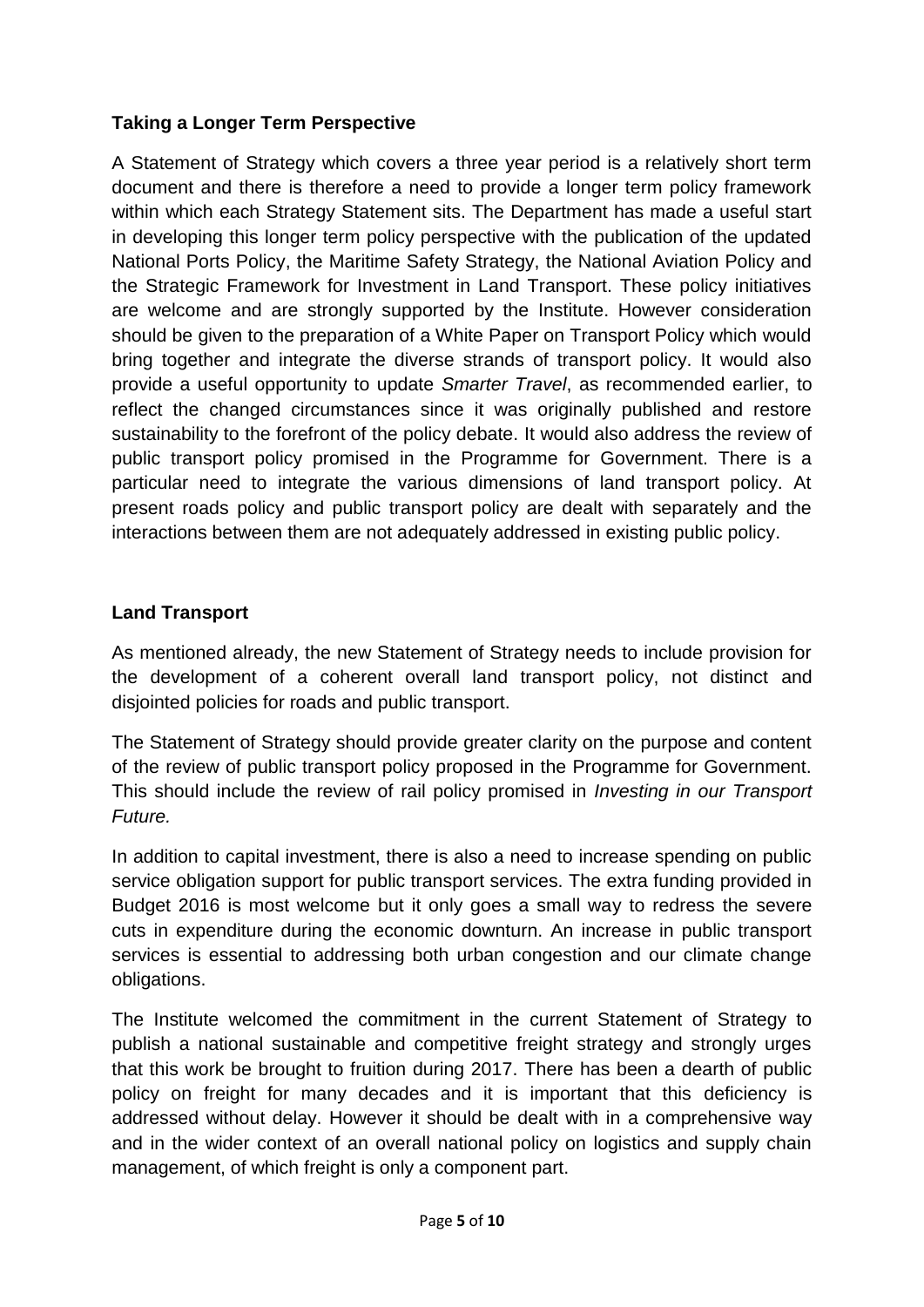There is a pressing need to set out a clear policy in relation to rail freight and multimodal transport. This policy should explain their future role in the overall transport and logistics chain and set what Government intervention is proposed to support that role.

The Institute would welcome a commitment in the new Statement of Strategy to extend road transport operator licensing to own-account road freight operators. This would help enforcement and ensure a level playing field in the sector. There is also a need for a comprehensive review of the existing training and examination arrangements for the certificate of professional competence in the transport sector.

Road safety has re-emerged as a concern following the successes of recent years. The number of fatalities has begun to grow again after a period which saw a sustained downward trend. The Institute supports the approach outlined in the current Road Safety Strategy and urges the Department and the various agencies involved to renew their resolve to implement the actions proposed therein and to ensure that adequate resources are made available to support enforcement, education and promotion.

## **Aviation**

The National Aviation Policy should continue to provide the framework for actions to be included in the new Statement of Strategy. The Institute suggests that the Strategy address the following issues in particular:

- The Department should consider how to progress its longer term objective of establishing Cork as an independent airport.
- There is a continuing need for greater clarity on the precise role envisaged for regional airports, how this integrates with wider land transport policy and how it is proposed to ensure a commercial future for these airports.
- There needs to be greater clarity on the proposed restructuring of the Irish Aviation Authority and the Commission for Aviation Regulation into regulatory and service delivery bodies. The Institute has previously emphasised that this needs to be handled with great care to ensure that there is no disruption to the safety regime or reduction of service standards. The IAA currently has full freedom, as a commercial State body, to recruit and remunerate staff. Any new body established should continue to have this freedom and not be subject to detailed controls on staff numbers and pay.
- Decisions are required on the recently published review of the regulatory regime for airport charges.
- The development of the second runway at Dublin Airport needs to be progressed given the strong growth in traffic now being experienced.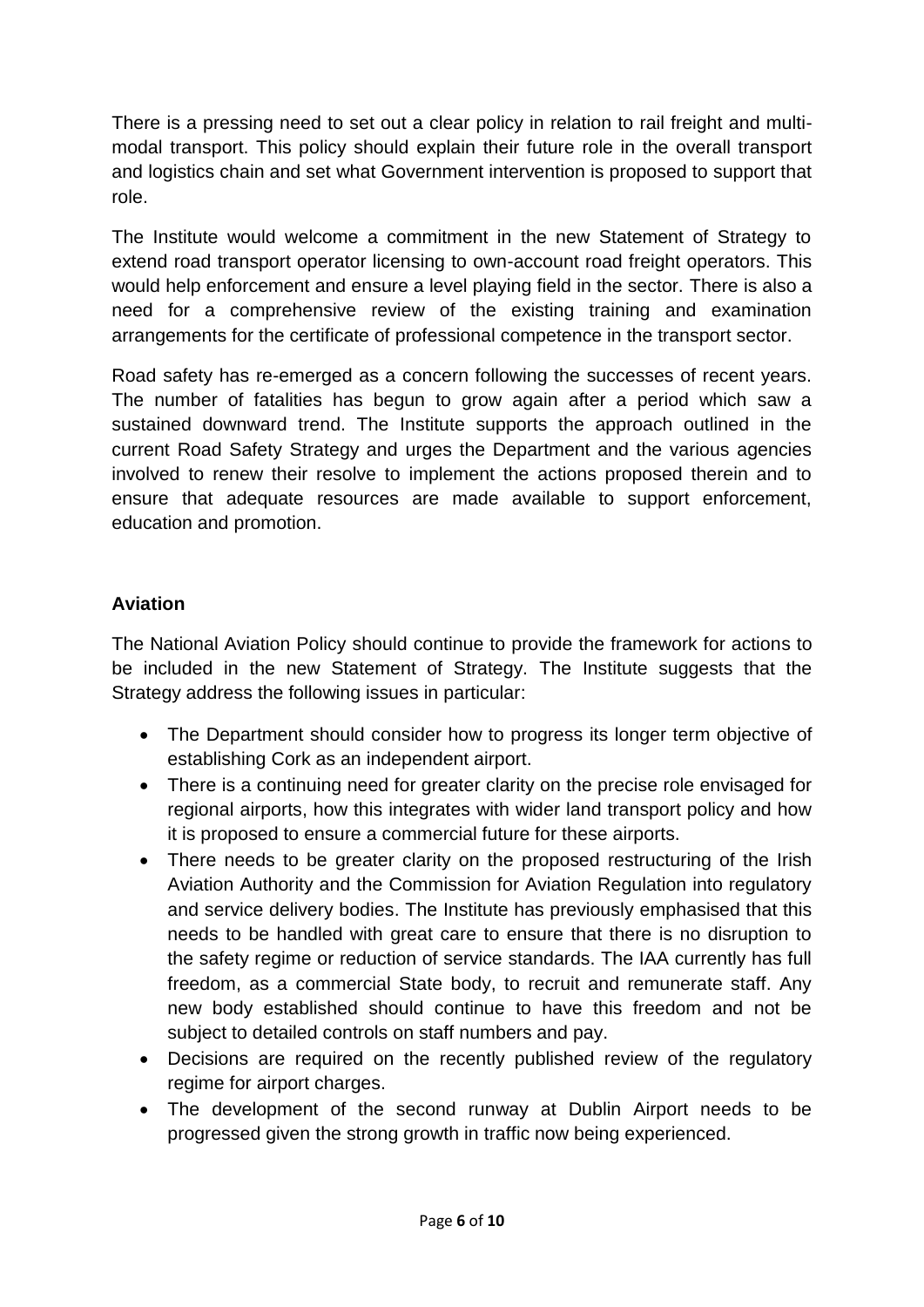## **Maritime Transport**

The updated National Ports Policy and the Maritime Safety Strategy, together with the recommendations of the Competition Authority's study of competition in the ports sector, will continue to provide the policy context for the actions to be included in the new Statement of Strategy.

In line with the commitments in the National Ports Policy, the Institute calls for early action to definitively identify pathways for the future development of both Waterford and Rosslare ports. This would give clarity to both ports as to their future role.

We would like to see the introduction of a more robust performance measurement regime for the Tier 1 and Tier 2 ports at the earliest possible date. An end 2016 deadline was proposed in the National Ports Policy but regrettably this was delayed to 2017 in the current Statement of Strategy.

Consideration might be given to bringing forward the review of port capacity planned for 2018 given renewed growth in trade and the long lead time required to implement significant infrastructure projects.

The Statement of Strategy should include a commitment to undertake a comprehensive review of the international maritime conventions which have not yet been ratified and/or implemented by Ireland, leading to an early decision on when and how it proposed to proceed with implementation. The new Strategy Statement should also indicate a timetable for the commencement and implementation of the Merchant Shipping (Registration of Ships) Act 2014.

The Institute would welcome a timetable for the transfer of regional harbours to local authority control as provided for in the Harbours Act 2015.

The new Statement of Strategy should indicate what precise actions are planned to address the relevant recommendations of the Competition Authority's study on competition in the ports sector. The current Strategy contains a general reference but lacks specifics.

#### **Transport and Land Use Planning**

The current Statement of Strategy is very disappointing on transport and land use planning and this omission should be rectified in the new Strategy.

The interaction between land use and transport is a key consideration in spatial policy and practice and should be adequately addressed in the new Statement of Strategy. It should in particular consider how the Department will make an effective input to the preparation of the new National Planning Framework and to its subsequent implementation. It should set out what specific action it plans to take to implement the recommendation in the Strategic Framework for Investment in Land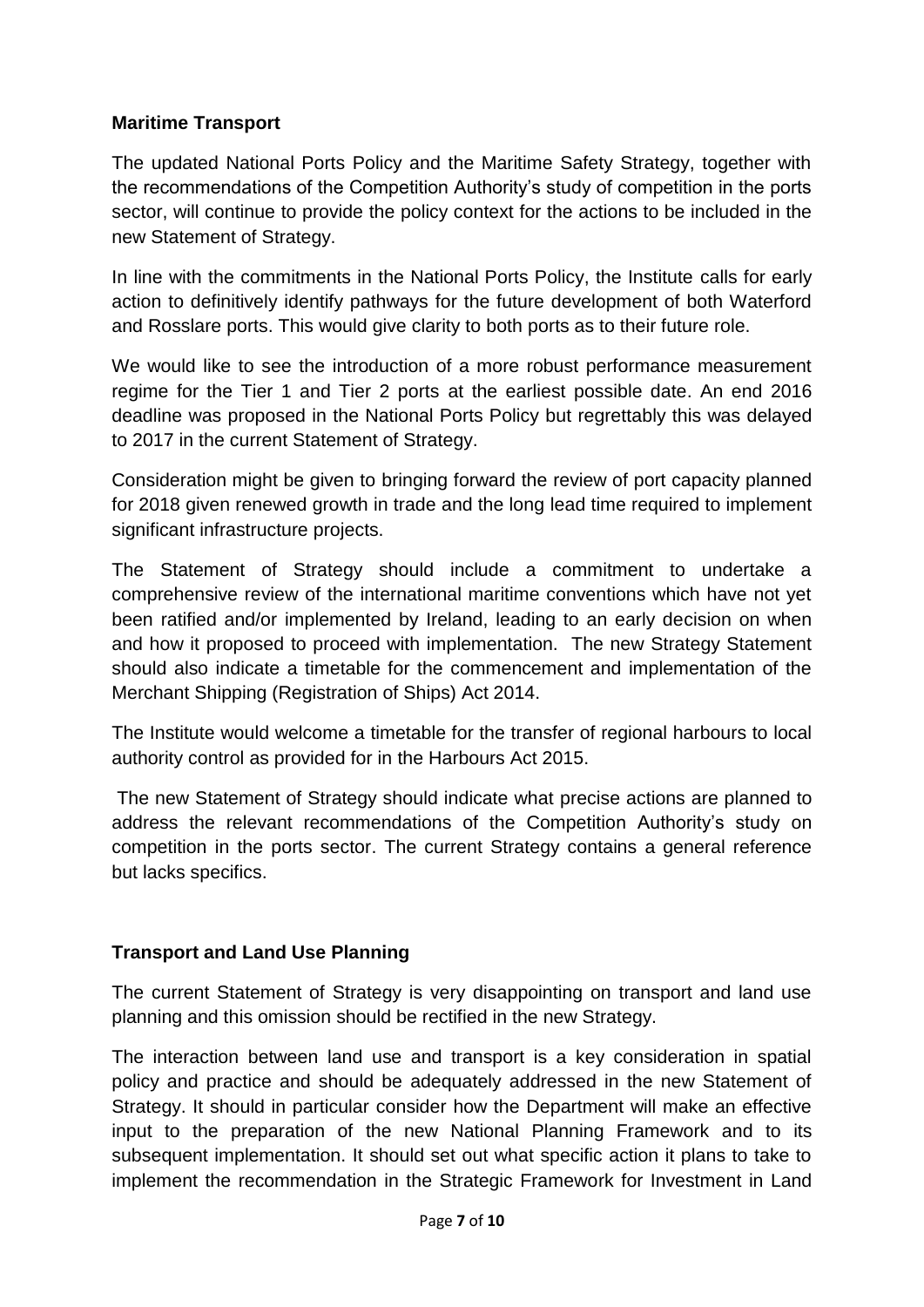Transport that regional transportation strategies should be prepared by the NTA. In the Institute's view these strategies are probably best prepared as "a key input to the regional spatial and economic strategies, to ensure that future transport investment has maximum effect and that there is optimum co-ordination between transport and wider spatial and development polices" (Framework, section 7.4). This is likely to be the most effective way of making an input to the preparation of these successor strategies to the Regional Planning Guidelines. The Department should mandate the NTA to undertake these studies and provide appropriate policy and financial guidance to underpin the work.

## **Research and Data Strategy**

The Statement of Strategy should set out the Department's intentions regarding research, data collection and analysis for the transport and logistics sector. There have been some welcome developments which should be built upon. These developments include the publication of a Data and Statistics Strategy and improvements in data collection and analysis, particularly the publication of the CSO's Transport Omnibus, the Department's own *Transport Trends* and the NTA's Statistical Bulletins on Public Transport. The background analytical documents published with the Strategic Framework for Investment in Land Transport were also most useful.

By contrast, the position on transport research is most disappointing. Tentative moves were made some years ago to develop policy on transport research and to provide limited funding support, but they appear to have foundered even before the crisis in the public finances. As a starting point, the Department might at least commit itself in its new Statement of Strategy to a dialogue with the transport agencies, third level institutions, research institutes and professional bodies on the future development of research on transport and logistics in Ireland. This might consider what future research priorities might be, what the key data gaps are and how they might be addressed, how applied research might aid job creation and how increased funding might be leveraged from national and EU sources, industry and philanthropy. The Institute would welcome an opportunity to participate in this dialogue.

#### **Measuring and Reporting on Performance**

The performance indicators in the current Statement of Strategy are very variable in quality and coverage. Some are quite specific and quantified (for example Road Safety: "Roads fatalities less than 200 per annum"). Others are very general (e.g. Public Transport: "increased public transport share of total journeys") or little more than descriptions of the indicators to be used (e.g. Public Transport: "Availability of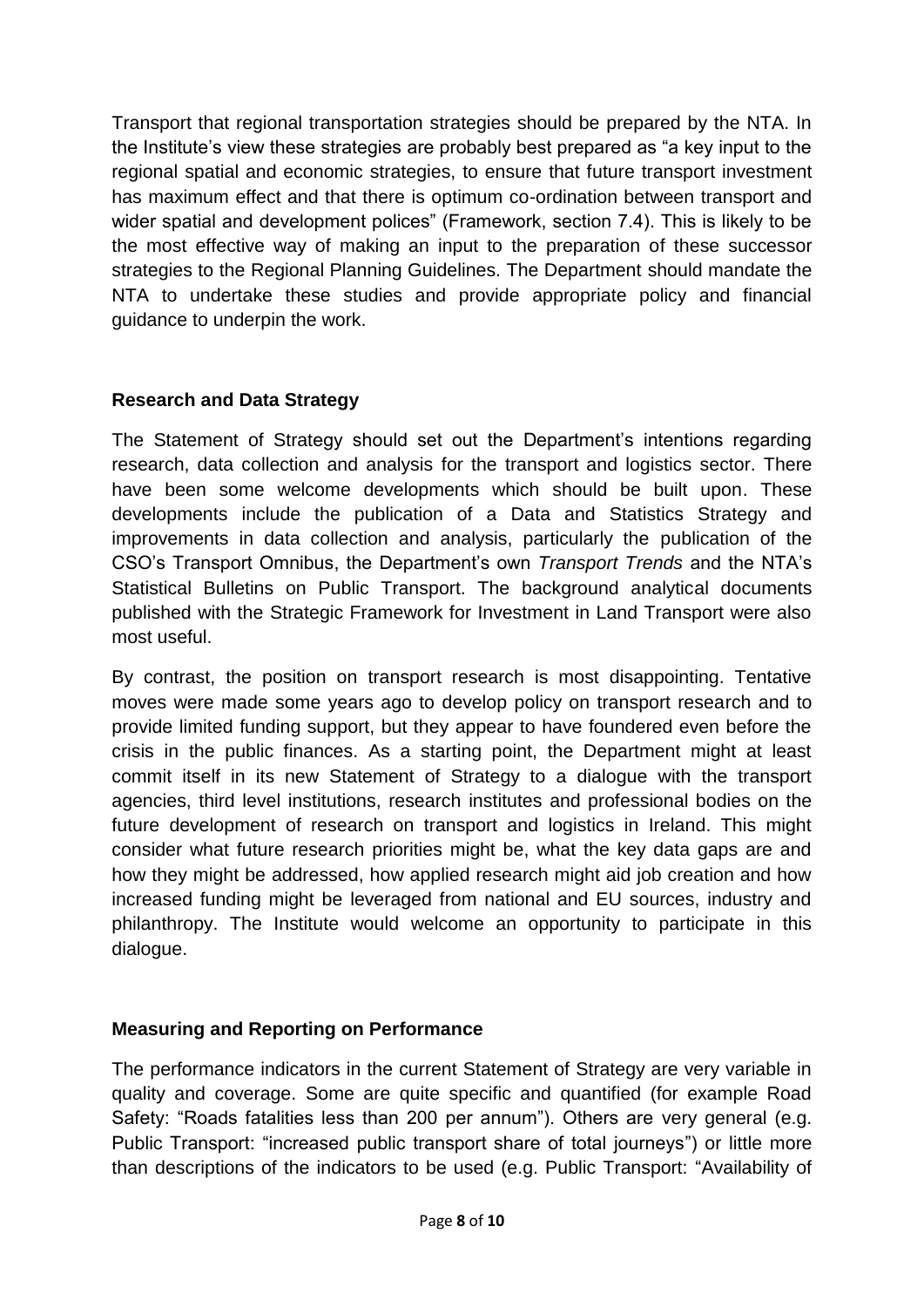benchmarked PSO Services data"). When preparing the new Statement of Strategy the Department should consider how it can improve the quality of output and outcome measurement. The Institute accepts that all actions may not be amenable to the same level of quantitative measurement at this time. However it may be useful to include a provision in the Strategy committing to further work to improve performance measurement. It may also be possible to improve the quantification of some performance measures over the period of the Strategy Statement as work is undertaken and policy clarified on specific actions which are currently at an embryonic stage.

## **Response to this Public Consultation**

The current Statement of Strategy only contains a brief reference to the outcome of the public consultation when the Secretary General, in his introduction, thanks stakeholders for their valuable input to the consultation. The new Statement of Strategy should, at a minimum, contain an Appendix which summarises the principal issues raised in the consultation and indicate how these issues are addressed in the Strategy. Where proposals are not being accepted, it is particularly important that a brief explanation is provided of the reasons for this. Individuals and organisations put a lot of time and effort into the preparation of submissions and common courtesy demands a substantive response.

A very short timescale in the prime annual holiday period was provided for responses to the current public consultation. The consultation could have started much earlier since the statutory period for the preparation of a new Strategy commenced with the appointment of the Minister in May. The Department is also conducting a parallel consultation on the review of the regulatory regime for airport charges with a similarly tight deadline. It is unfair and unreasonable to run two important consultations in parallel, particularly in a holiday period and with very short response times.

#### **Departmental Policy Making Capacity**

A range of transport functions are delivered by agencies reporting to the Department. These include service delivery, the procurement of services and infrastructure and economic and safety regulation. These agencies have skilled and expert staff and in general do an excellent job.

**Policy** for the sector is the responsibility of the Minister and Department; **implementation** is the domain of the agencies. When preparing the new Statement of Strategy, the Department should consider if it has sufficient resources and appropriate expertise to determine overall policy, identify and prioritise policy objectives and put in place effective governance procedures to ensure delivery by